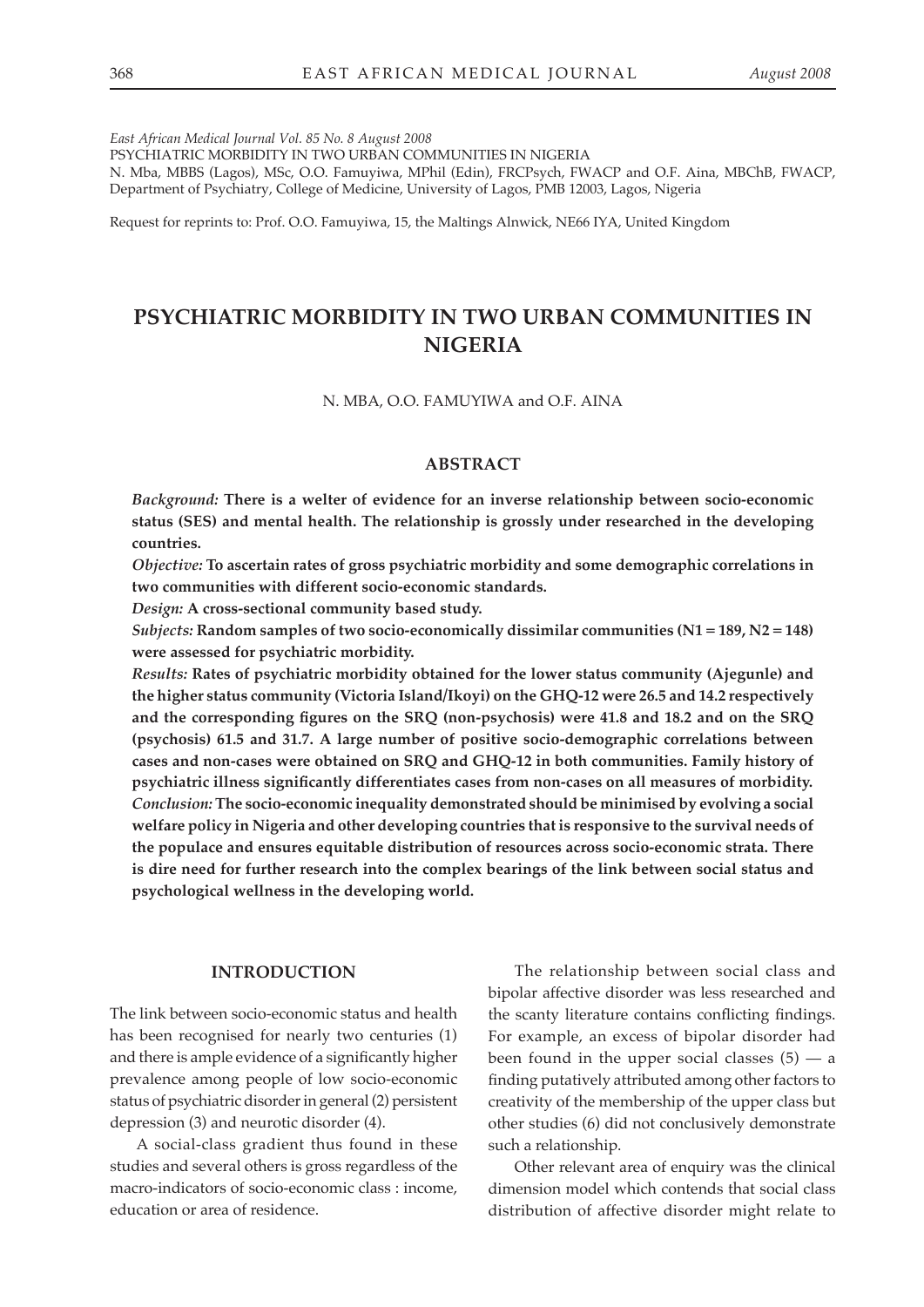severity of illness rather than syndromal content as proposed in two surveys which found that the rate of depressive disorder was twice or thrice as high among the low-class workers as among the upperclass workers (7)but later and better controlled large scale studies did not demonstrate a significant social class disparity.

In the developing world, which has a high rate of poverty, urban decay and poor social welfare policy, there has been paucity of systematic studies on the subject. However the few documented works delved on rural-urban differences, which along with other factors have a common ground in poverty. For instance in Sao Paulo, Brazil, a higher rate of psychiatric morbidity was found among poor families living in shanty towns compared with the dwellers of adjacent high-income modern areas (8) just as in the same country, Santana demonstrated a correlation between the prevalence of psychiatric morbidity (predominantly of neurotic and psychosomatic disorders) and income in the district of Salvador, while Almeido-Filho (9) highlighted employment status as a more important factor in mental health than area of domicile. Curiously, the findings on the developing countries alluded to above were not replicated in several studies from India which revealed that the prevalence of schizophrenia was higher in the upper castes than among the lower castes (10). Perhaps, increased mortality and better recovery rate among the lower caste could be important factors to account for the unusual finding. Alternatively, the social class bias could be different for different psychiatric syndromes.

The subject remains topical and its extension to response to pharmacotherapy during the late 1970s which proved inconclusive had excited fresh research fervors. For instance in a recent controlled study (11) it was demonstrated that residents of a low-income area are less likely to respond favourably to a combination of antidepressant medication and psychosocial intervention.

There is no systematic study in sub-Saharan Africa to date that specifically addressed the relationship between social class and psychiatric morbidity and yet unravelling such a relationship has a two-fold significance. First, knowledge of differential prevalent rates across social classes will prove useful indeed in defining priority in community mental health service planning and in marshalling argument in political advocacy for

improved social welfare policy in general. Secondly, insights into the contribution of environmental adversities to the pool of community psychiatric morbidity could be gained.

We set out to compare psychiatric morbidity between two communities; Ajegunle, AG (lower soclo-economic class) and Victoria Island/Ikoyi, VII (higher socio-economic class) within metropolitan Lagos (population 15.0 million) Nigeria, that differs grossly on major socio-economic variables (Table 1). In addition to the superior socio-economic features tabulated, dwellers of VII enjoyed several recreational facilities such as swimming pools, tennis courts and could afford private cars such that they depended very minimally on the unhealthy public transportation system of most parts of the metropolis.

### **Materials and METHODs**

*Sampling:* A simple systematic sample of subjects resident in each of the communities was taken with each made up of adult occupants (18 years and above) of every fourth house of every fourth street, the houses and streets being serially numbered as enumerated in the National Census Board register. The choice of a restricted geographic area of investigation was necessitated by accuracy of defining boundaries and the need to reduce administrative cost. Consent of the two governing Local Government authorities was obtained.

Excluding unwilling subjects and those questionnaires with inadequate responses, a total of 337 subjects (189, AG and 148 VII) constituted the study sample. We believe that this sample size was adequate for a comparison purpose in that we were primarily concerned with measures of global psychiatric morbidity rather than rates of specific syndromes. The key demographic characteristics of the two communities are as displayed in Table 1.

*Case finding:* We employed two simple screening instruments namely, the General Health Questionnaire (GHQ) and the Self-Reporting Questionnaire (SRQ). The GHQ-12 is a simple instrument which is a short version of the 60-item GHQ which had been satisfactorily tested in at least 50 validation studies and has a wide international coverage in 40 languages in its utility and is particularly useful in estimating prevalence and outcome of psychiatric disorder in primary care population (12). Its value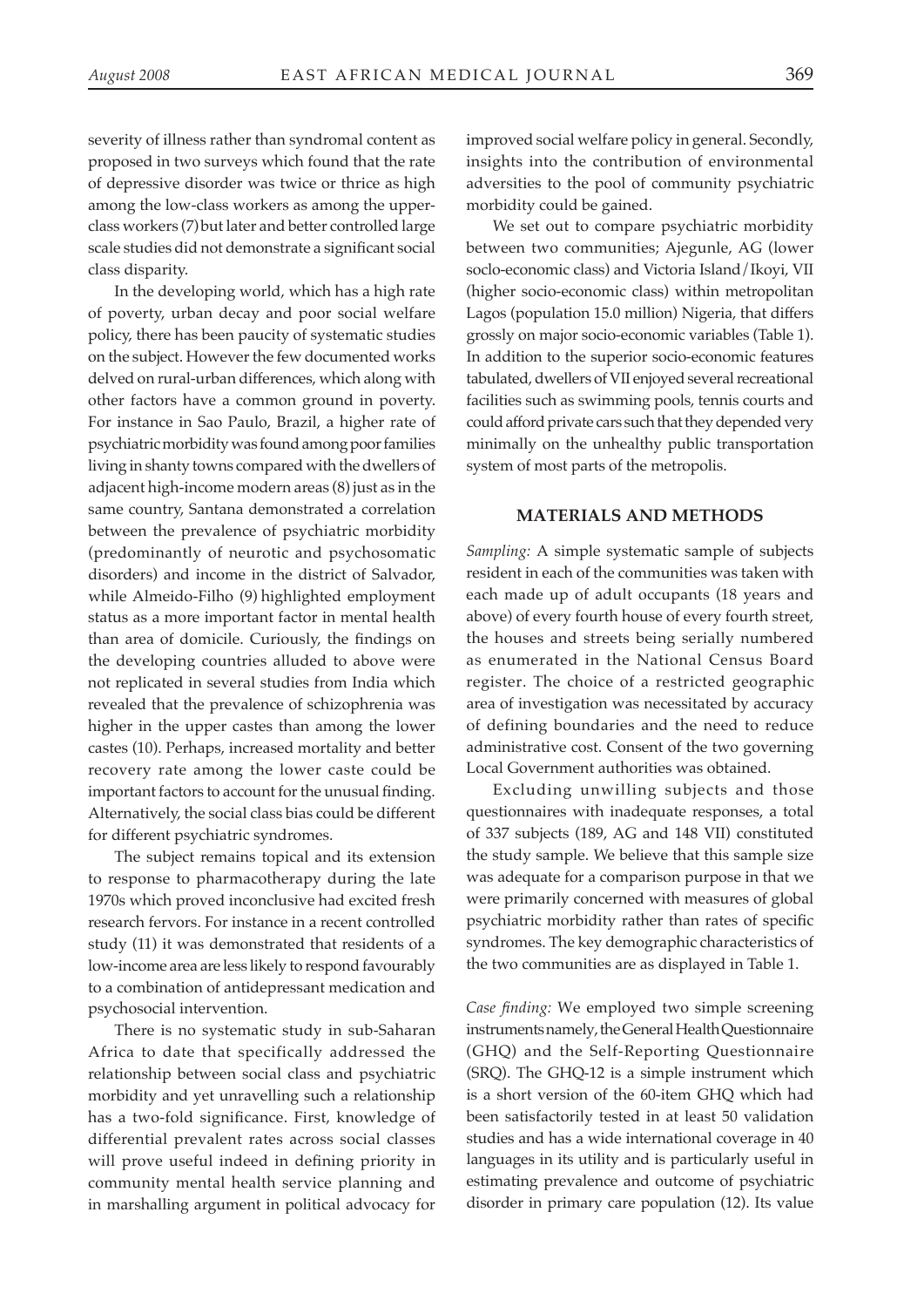in the study of general population is based mainly on its inherent quality to define caseness, that is, differentiation of those subjects with self-perceived experiences of psychiatric disorder and those without such experiences. The GHQ has been found to be reliable and valid on a local population and a minimum score of five identifies a subject that would in all probability be regarded as disturbed by a psychiatrist. The self-reporting questionnaire is a 20-item widely used WHO instrument constructed to detect psychiatric disorder in primary care settings. It has been validated for a local population and a score of five grossly discriminates between cases and non-cases (13).

*Data collection:* The questionnaires were administered by two experienced field research assistants (briefed on patience and good approach) to consenting subjects, and were completed within an average of 25 minutes. Each research assistant was notinformed of the intent to compare the two communities and one did not know the other's involvement in the study. The whole exercise spanned two weeks during which no major life events on a community scale occurred.

# **RESULTS**

*Morbidity rates:* Employing two instruments of proven reliability and validity namely the GHQ-12 and the SRQ, rates of psychiatric morbidity were significantly different in the two urban communities that are distinguishable on key macro-indicators of socio-economic status (Table 2). Specifically the percentages of cases in the higher status community (VII) measured by the GHQ-12 were 14.2 and the corresponding figure for the lower status community (AG) was 26.5.

| Parameter |                         | Ajegunle                | Victoria Island/Ikoyi |
|-----------|-------------------------|-------------------------|-----------------------|
| (i)       | Average income          | Less than US\$1.5/day   | US\$18/day            |
| (ii)      | Population density      | 111,768/km <sup>2</sup> | $609/km^2$            |
| (iii)     | <sup>0</sup> Occupation | $20.0\%$                | 62.9%                 |
| (iv)      | <i>*Education</i>       | 60.8%                   | 87.1%                 |

**Table 1** *Socio-economic disparity between the two communities*

(i)  $\&$  (ii) = Estimates based on National Planning and National Census Board Statistics, Abuja, Nigeria (1999).

 $\degree$  = Percentage of subjects belonging to classes 1 & 2 (occupational class distribution scheme in appendix).

<sup>+</sup> = Percentage of subjects who reported having completed secondary education.

| Comparison of rates of 'probable' psychiatric morbidity in the two urban communities |                         |        |                   |                  |     |                       |       |                            |  |
|--------------------------------------------------------------------------------------|-------------------------|--------|-------------------|------------------|-----|-----------------------|-------|----------------------------|--|
| Measure                                                                              | Ajegunle<br>$(n = 189)$ |        | Ikoyi (n $=148$ ) | Victoria Island/ |     | Total (n = 337) $X^2$ |       | P-value                    |  |
|                                                                                      | No.                     | $(\%)$ | No.               | $(\%)$           | No. | $(\%)$                |       |                            |  |
| $GHQ \geq 5$                                                                         | 50                      | 26.4   | 21                | 14.2             | 71  | 21.1                  | 6.79  | 0.009<br>(Yated corrected) |  |
| $S R Q \geq 5$<br>(Non-Psychosis)                                                    | 79                      | 41.8   | 27                | 18.2             | 106 | 31.4                  | 20.28 | 0.001                      |  |
| $S R Q \ge 1$ (Psychosis)                                                            | 91                      | 61.5   | 26                | 13.7             | 117 | 34.7                  | 81.34 | 0.001                      |  |

**Table 2\***

\* Table does not show data on non-cases (i.e. those scoring less than 5 on GHQ and less than 5 on SRQ

– (non-psychosis) and less than 1 on SRQ (Psychosis)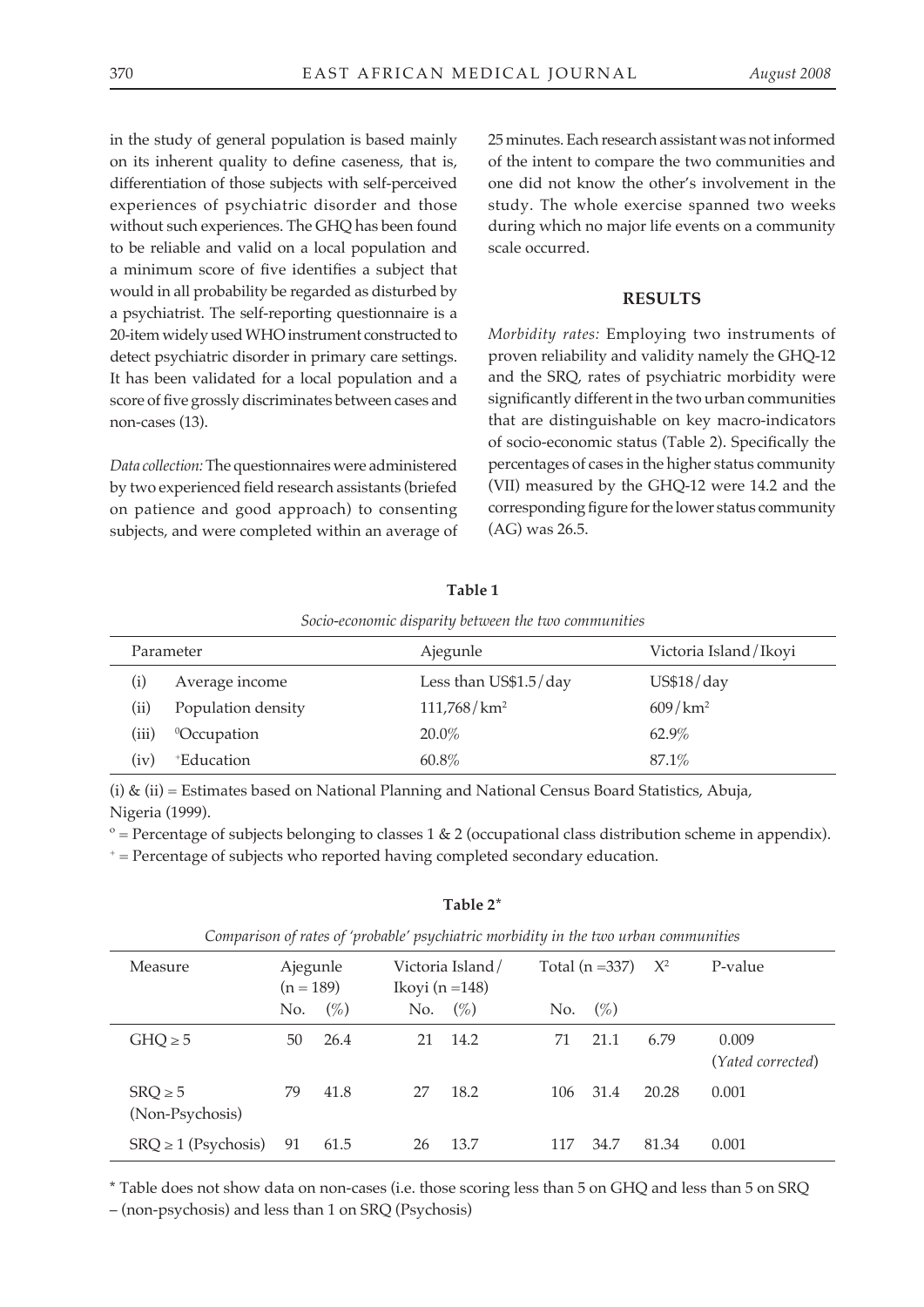| Socio-demographic profile of GHQ-positives |                     |                          |       |                             |                   |  |  |  |  |
|--------------------------------------------|---------------------|--------------------------|-------|-----------------------------|-------------------|--|--|--|--|
| Factor                                     | Cases<br>$(n = 71)$ | Non-cases<br>$(n = 266)$ | $X^2$ | df                          | *P-value          |  |  |  |  |
| Age (years)                                |                     |                          |       |                             |                   |  |  |  |  |
| $17 - 26$                                  | 30                  | 90                       |       |                             |                   |  |  |  |  |
| $27 - 36$                                  | 30                  | 84                       | 6.73  | $\sqrt{2}$                  | $0.034*$          |  |  |  |  |
| $\geq 37$                                  | 11                  | 86                       |       |                             |                   |  |  |  |  |
| Sex                                        |                     |                          |       |                             |                   |  |  |  |  |
| Males                                      | 36                  | 144                      | 0.53  | $\sqrt{2}$                  | 0.553             |  |  |  |  |
| Females                                    | 36                  | 122                      |       |                             | (Yates Corrected) |  |  |  |  |
| Occupation                                 |                     |                          |       |                             |                   |  |  |  |  |
| $\mathbf{1}$                               | $\overline{7}$      | 40                       |       |                             |                   |  |  |  |  |
| $\sqrt{2}$                                 | 17                  | 68                       | 22.82 | $\mathfrak{Z}$              | $0.001*$          |  |  |  |  |
| 3                                          | 19                  | 78                       |       |                             |                   |  |  |  |  |
| $\overline{4}$                             | 16                  | $11\,$                   |       |                             |                   |  |  |  |  |
| Civil status                               |                     |                          |       |                             |                   |  |  |  |  |
| Single                                     | 36                  | 130                      |       |                             |                   |  |  |  |  |
| Married                                    | 26                  | 123                      | 6.42  | $\overline{2}$              | $0.040*$          |  |  |  |  |
| Others                                     | 9                   | 13                       |       |                             |                   |  |  |  |  |
| Religion                                   |                     |                          |       |                             |                   |  |  |  |  |
| Christianity                               | 49                  | 223                      |       |                             |                   |  |  |  |  |
| Islam                                      | 15                  | 36                       | 10.71 | $\overline{2}$              | $0.004*$          |  |  |  |  |
| Others                                     | 7                   | $\overline{7}$           |       |                             |                   |  |  |  |  |
| Education                                  |                     |                          |       |                             |                   |  |  |  |  |
| None                                       | 20                  | 23                       |       |                             |                   |  |  |  |  |
| Primary                                    | 10                  | 40                       | 19.54 | $\ensuremath{\mathfrak{Z}}$ | $0.001*$          |  |  |  |  |
| Secondary                                  | 17                  | 90                       |       |                             |                   |  |  |  |  |
| Tertiary                                   | 24                  | 113                      |       |                             |                   |  |  |  |  |
| Number of children                         |                     |                          |       |                             |                   |  |  |  |  |
| None                                       | 98                  | $80\,$                   |       |                             |                   |  |  |  |  |
| 1 or 2                                     | 40                  | 27                       | 2.68  | $\sqrt{2}$                  | 0.261             |  |  |  |  |
| $\geq 3$                                   | 51                  | 41                       |       |                             |                   |  |  |  |  |
| Number of cohabitants                      |                     |                          |       |                             |                   |  |  |  |  |
| None                                       | $14\,$              | 39                       |       |                             |                   |  |  |  |  |
| $1 - 3$                                    |                     | 30                       | 69.27 | $\overline{2}$              | $0.001*$          |  |  |  |  |
| 4 and more                                 |                     | 157                      |       |                             |                   |  |  |  |  |
| Family history                             |                     |                          |       |                             | $0.001^{\star}$   |  |  |  |  |
| Positive                                   | 22                  | 28                       | 18.33 | $\overline{2}$              | (Yates Corrected) |  |  |  |  |
| Negative                                   | 46                  | 236                      |       |                             |                   |  |  |  |  |
|                                            |                     |                          |       |                             |                   |  |  |  |  |

**Table 3**

\*P is significant

On the SRQ (non-psychosis component) the percentage of cases in the higher status community (VII) and low status community (AG) were 18.2 and 41.8 respectively. A very high percentage of cases (61.5) on SRQ (psychosis component) were obtained for the low status community (AG) while on the same subscale for VII the corresponding figure was 13.7.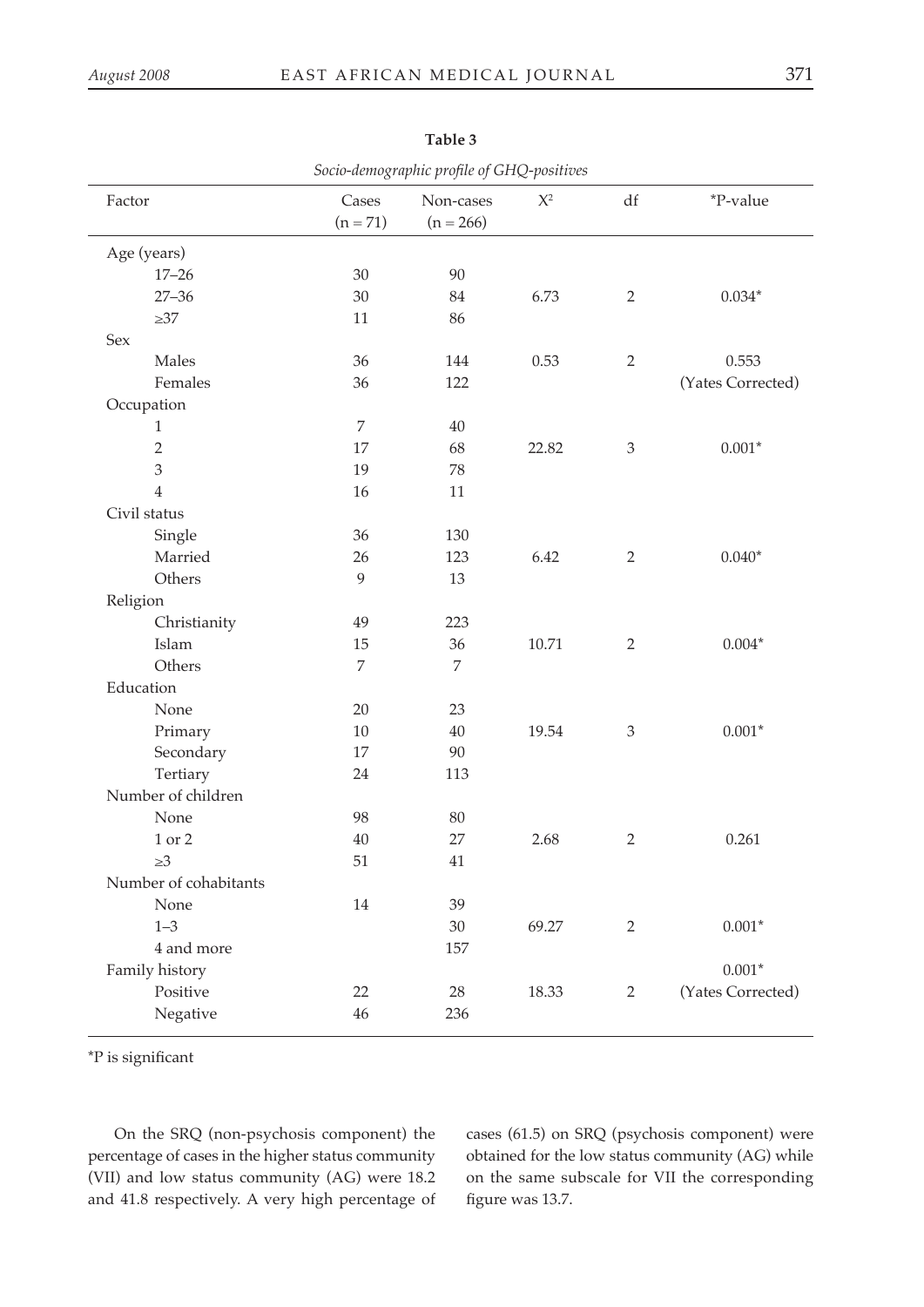# *Socio-demographic correlations:*

(i) *All Subjects:* For the GHQ scores, only sex and number of children, did not significantly differentiate between cases and non-cases when all subjects are considered together (Table 3). And for the SRQ Scores (non-psychosis) civil

status, religion and number of cohabitants did not significantly differentiate between cases and non-cases for all subjects (Table 4). For the SRQ scores (psychosis) age, occupation, education and number of cohabitants differentiated between cases from non-cases (Table 5).

| Socio-economic profile of SRQ (non-psychosis) positives |                      |                          |                |                             |          |  |  |  |
|---------------------------------------------------------|----------------------|--------------------------|----------------|-----------------------------|----------|--|--|--|
| Factor                                                  | Cases<br>$(n = 106)$ | Non-cases<br>$(n = 231)$ | $\mathsf{X}^2$ | df                          | *P-value |  |  |  |
| Age (years)                                             |                      |                          |                |                             |          |  |  |  |
| $17 - 26$                                               | 48                   | 78                       | 9.31           | $\sqrt{2}$                  | $0.009*$ |  |  |  |
| $27 - 36$                                               | 39                   | 75                       |                |                             |          |  |  |  |
| $\geq 37$                                               | 19                   | 78                       |                |                             |          |  |  |  |
| Sex                                                     |                      |                          |                |                             |          |  |  |  |
| Males                                                   | 52                   | 127                      | 38.11          | $\ensuremath{\mathfrak{Z}}$ | $0.001*$ |  |  |  |
| Females                                                 | 54                   | 104                      |                |                             |          |  |  |  |
| Occupation                                              |                      |                          |                |                             |          |  |  |  |
| $\mathbf{1}$                                            | $10\,$               | 37                       |                |                             |          |  |  |  |
| $\sqrt{2}$                                              | 25                   | 60                       | 14.91          | $\ensuremath{\mathfrak{Z}}$ | $0.002*$ |  |  |  |
| 3                                                       | 29                   | 68                       |                |                             |          |  |  |  |
| $\overline{4}$                                          | 17                   | $10\,$                   |                |                             |          |  |  |  |
| Civil status                                            |                      |                          |                |                             |          |  |  |  |
| Single                                                  | 60                   | 106                      | 9.59           | $\sqrt{2}$                  | 0.247    |  |  |  |
| Married                                                 | 35                   | 114                      |                |                             |          |  |  |  |
| Others                                                  | $11\,$               | 11                       |                |                             |          |  |  |  |
| Religion                                                |                      |                          |                |                             |          |  |  |  |
| Christianity                                            | 80                   | 192                      | 2.80           | $\sqrt{2}$                  | 0.247    |  |  |  |
| Islam                                                   | 20                   | 31                       |                |                             |          |  |  |  |
| Others                                                  | 6                    | $8\,$                    |                |                             |          |  |  |  |
| Education                                               |                      |                          |                |                             |          |  |  |  |
| None                                                    | 24                   | 19                       |                |                             |          |  |  |  |
| Primary                                                 | 12                   | 38                       | 14.83          | $\ensuremath{\mathfrak{Z}}$ | $0.002*$ |  |  |  |
| Secondary                                               | 34                   | 74                       |                |                             |          |  |  |  |
| Tertiary                                                | 36                   | 101                      |                |                             |          |  |  |  |
| Number of children                                      |                      |                          |                |                             |          |  |  |  |
| None                                                    | 58                   | 130                      | 11.02          | $\mathbf{2}$                | $0.004*$ |  |  |  |
| 1 or 2                                                  | 23                   | $44\,$                   |                |                             |          |  |  |  |
| $\geq 3$                                                | 25                   | 57                       |                |                             |          |  |  |  |
| Number of cohabitants                                   |                      |                          |                |                             |          |  |  |  |
| None                                                    | 20                   | 33                       |                |                             |          |  |  |  |
| $1 - 3$                                                 | 28                   | 64                       | 1.15           | $\overline{2}$              | 0.561    |  |  |  |
| $\geq 4$                                                | 58                   | 134                      |                |                             |          |  |  |  |
| Family history                                          |                      |                          |                |                             |          |  |  |  |
| Positive                                                | 29                   | 21                       | 18.04          | 18.04                       | $0.001*$ |  |  |  |
| Negative                                                | 75                   | 207                      |                |                             |          |  |  |  |

**Table 4**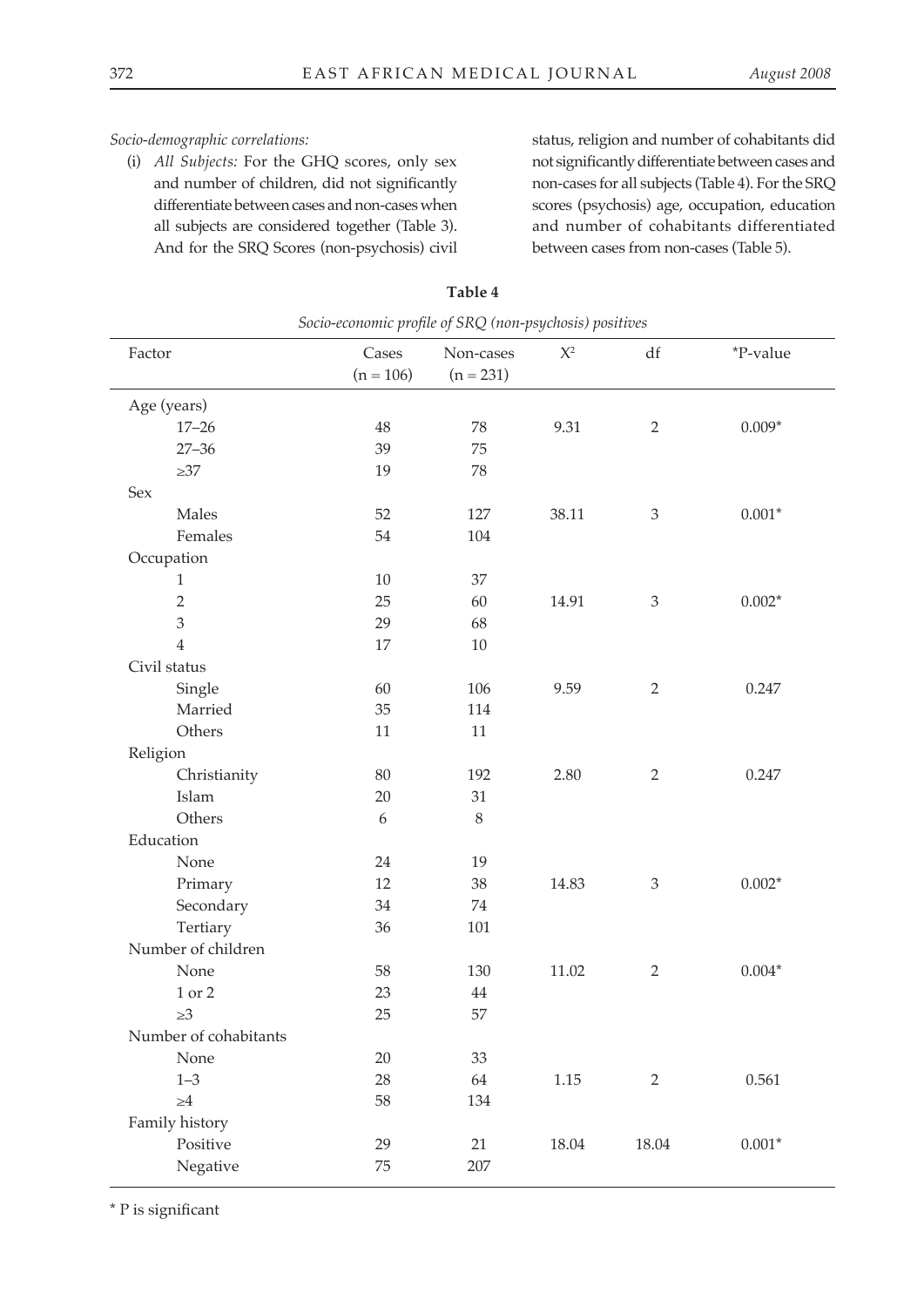| Cases<br>$\mathsf{X}^2$<br>$\mathrm{d}\mathrm{f}$<br>*P-value<br>Factor<br>Non-cases<br>$(n = 106)$<br>$(n = 231)$<br>Age (years)<br>93<br>$17 - 26$<br>33<br>$27 - 36$<br>71<br>43<br>6.94<br>$0.031*$<br>$\mathbf{2}$<br>$\geq 37$<br>56<br>41<br>Sex<br>Males<br>0.18<br>$\ensuremath{\mathfrak{Z}}$<br>115<br>64<br>0.756<br>Females<br>105<br>53<br>Occupation<br>18<br>29<br>$\mathbf{1}$<br>$\overline{2}$<br>$50\,$<br>35<br>$\mathfrak{Z}$<br>$0.001*$<br>24.02<br>3<br>25<br>72<br>$\overline{4}$<br>23<br>$\overline{4}$<br>Civil status<br>$\mathbf{2}$<br>Single<br>117<br>49<br>4.61<br>0.099<br>88<br>Married<br>61<br>Others<br>$8\,$<br>$14\,$<br>Religion<br>Christianity<br>100<br>3.33<br>$\mathbf{2}$<br>0.189<br>172<br>Islam<br>39<br>12<br>Others<br>$10\,$<br>$\overline{4}$<br>Education<br>None<br>33<br>10<br>33<br>30.73<br>$\ensuremath{\mathfrak{Z}}$<br>$0.001*$<br>Primary<br>17<br>Secondary<br>84<br>23<br>Tertiary<br>71<br>66<br>Number of children<br>119<br>59<br>None<br>$1\ \mathrm{or}\ 2$<br>42<br>$\overline{2}$<br>25<br>0.45<br>0.799<br>$\geq 3$<br>59<br>33<br>Number of cohabitants<br>None<br>20<br>33<br>$0.002*$<br>$1 - 3$<br>54<br>38<br>14.45<br>$\overline{2}$<br>$\geq 4$<br>133<br>59<br>Family history<br>Positive<br>36<br>14<br>0.91<br>$\overline{2}$<br>0.339<br>180<br>102 | Socio-economic profile of SRQ (psychosis) positives |  |  |  |  |  |  |  |
|--------------------------------------------------------------------------------------------------------------------------------------------------------------------------------------------------------------------------------------------------------------------------------------------------------------------------------------------------------------------------------------------------------------------------------------------------------------------------------------------------------------------------------------------------------------------------------------------------------------------------------------------------------------------------------------------------------------------------------------------------------------------------------------------------------------------------------------------------------------------------------------------------------------------------------------------------------------------------------------------------------------------------------------------------------------------------------------------------------------------------------------------------------------------------------------------------------------------------------------------------------------------------------------------------------------------------------------------|-----------------------------------------------------|--|--|--|--|--|--|--|
|                                                                                                                                                                                                                                                                                                                                                                                                                                                                                                                                                                                                                                                                                                                                                                                                                                                                                                                                                                                                                                                                                                                                                                                                                                                                                                                                            |                                                     |  |  |  |  |  |  |  |
|                                                                                                                                                                                                                                                                                                                                                                                                                                                                                                                                                                                                                                                                                                                                                                                                                                                                                                                                                                                                                                                                                                                                                                                                                                                                                                                                            |                                                     |  |  |  |  |  |  |  |
|                                                                                                                                                                                                                                                                                                                                                                                                                                                                                                                                                                                                                                                                                                                                                                                                                                                                                                                                                                                                                                                                                                                                                                                                                                                                                                                                            |                                                     |  |  |  |  |  |  |  |
|                                                                                                                                                                                                                                                                                                                                                                                                                                                                                                                                                                                                                                                                                                                                                                                                                                                                                                                                                                                                                                                                                                                                                                                                                                                                                                                                            |                                                     |  |  |  |  |  |  |  |
|                                                                                                                                                                                                                                                                                                                                                                                                                                                                                                                                                                                                                                                                                                                                                                                                                                                                                                                                                                                                                                                                                                                                                                                                                                                                                                                                            |                                                     |  |  |  |  |  |  |  |
|                                                                                                                                                                                                                                                                                                                                                                                                                                                                                                                                                                                                                                                                                                                                                                                                                                                                                                                                                                                                                                                                                                                                                                                                                                                                                                                                            |                                                     |  |  |  |  |  |  |  |
|                                                                                                                                                                                                                                                                                                                                                                                                                                                                                                                                                                                                                                                                                                                                                                                                                                                                                                                                                                                                                                                                                                                                                                                                                                                                                                                                            |                                                     |  |  |  |  |  |  |  |
|                                                                                                                                                                                                                                                                                                                                                                                                                                                                                                                                                                                                                                                                                                                                                                                                                                                                                                                                                                                                                                                                                                                                                                                                                                                                                                                                            |                                                     |  |  |  |  |  |  |  |
|                                                                                                                                                                                                                                                                                                                                                                                                                                                                                                                                                                                                                                                                                                                                                                                                                                                                                                                                                                                                                                                                                                                                                                                                                                                                                                                                            |                                                     |  |  |  |  |  |  |  |
|                                                                                                                                                                                                                                                                                                                                                                                                                                                                                                                                                                                                                                                                                                                                                                                                                                                                                                                                                                                                                                                                                                                                                                                                                                                                                                                                            |                                                     |  |  |  |  |  |  |  |
|                                                                                                                                                                                                                                                                                                                                                                                                                                                                                                                                                                                                                                                                                                                                                                                                                                                                                                                                                                                                                                                                                                                                                                                                                                                                                                                                            |                                                     |  |  |  |  |  |  |  |
|                                                                                                                                                                                                                                                                                                                                                                                                                                                                                                                                                                                                                                                                                                                                                                                                                                                                                                                                                                                                                                                                                                                                                                                                                                                                                                                                            |                                                     |  |  |  |  |  |  |  |
|                                                                                                                                                                                                                                                                                                                                                                                                                                                                                                                                                                                                                                                                                                                                                                                                                                                                                                                                                                                                                                                                                                                                                                                                                                                                                                                                            |                                                     |  |  |  |  |  |  |  |
|                                                                                                                                                                                                                                                                                                                                                                                                                                                                                                                                                                                                                                                                                                                                                                                                                                                                                                                                                                                                                                                                                                                                                                                                                                                                                                                                            |                                                     |  |  |  |  |  |  |  |
|                                                                                                                                                                                                                                                                                                                                                                                                                                                                                                                                                                                                                                                                                                                                                                                                                                                                                                                                                                                                                                                                                                                                                                                                                                                                                                                                            |                                                     |  |  |  |  |  |  |  |
|                                                                                                                                                                                                                                                                                                                                                                                                                                                                                                                                                                                                                                                                                                                                                                                                                                                                                                                                                                                                                                                                                                                                                                                                                                                                                                                                            |                                                     |  |  |  |  |  |  |  |
|                                                                                                                                                                                                                                                                                                                                                                                                                                                                                                                                                                                                                                                                                                                                                                                                                                                                                                                                                                                                                                                                                                                                                                                                                                                                                                                                            |                                                     |  |  |  |  |  |  |  |
|                                                                                                                                                                                                                                                                                                                                                                                                                                                                                                                                                                                                                                                                                                                                                                                                                                                                                                                                                                                                                                                                                                                                                                                                                                                                                                                                            |                                                     |  |  |  |  |  |  |  |
|                                                                                                                                                                                                                                                                                                                                                                                                                                                                                                                                                                                                                                                                                                                                                                                                                                                                                                                                                                                                                                                                                                                                                                                                                                                                                                                                            |                                                     |  |  |  |  |  |  |  |
|                                                                                                                                                                                                                                                                                                                                                                                                                                                                                                                                                                                                                                                                                                                                                                                                                                                                                                                                                                                                                                                                                                                                                                                                                                                                                                                                            |                                                     |  |  |  |  |  |  |  |
|                                                                                                                                                                                                                                                                                                                                                                                                                                                                                                                                                                                                                                                                                                                                                                                                                                                                                                                                                                                                                                                                                                                                                                                                                                                                                                                                            |                                                     |  |  |  |  |  |  |  |
|                                                                                                                                                                                                                                                                                                                                                                                                                                                                                                                                                                                                                                                                                                                                                                                                                                                                                                                                                                                                                                                                                                                                                                                                                                                                                                                                            |                                                     |  |  |  |  |  |  |  |
|                                                                                                                                                                                                                                                                                                                                                                                                                                                                                                                                                                                                                                                                                                                                                                                                                                                                                                                                                                                                                                                                                                                                                                                                                                                                                                                                            |                                                     |  |  |  |  |  |  |  |
|                                                                                                                                                                                                                                                                                                                                                                                                                                                                                                                                                                                                                                                                                                                                                                                                                                                                                                                                                                                                                                                                                                                                                                                                                                                                                                                                            |                                                     |  |  |  |  |  |  |  |
|                                                                                                                                                                                                                                                                                                                                                                                                                                                                                                                                                                                                                                                                                                                                                                                                                                                                                                                                                                                                                                                                                                                                                                                                                                                                                                                                            |                                                     |  |  |  |  |  |  |  |
|                                                                                                                                                                                                                                                                                                                                                                                                                                                                                                                                                                                                                                                                                                                                                                                                                                                                                                                                                                                                                                                                                                                                                                                                                                                                                                                                            |                                                     |  |  |  |  |  |  |  |
|                                                                                                                                                                                                                                                                                                                                                                                                                                                                                                                                                                                                                                                                                                                                                                                                                                                                                                                                                                                                                                                                                                                                                                                                                                                                                                                                            |                                                     |  |  |  |  |  |  |  |
|                                                                                                                                                                                                                                                                                                                                                                                                                                                                                                                                                                                                                                                                                                                                                                                                                                                                                                                                                                                                                                                                                                                                                                                                                                                                                                                                            |                                                     |  |  |  |  |  |  |  |
|                                                                                                                                                                                                                                                                                                                                                                                                                                                                                                                                                                                                                                                                                                                                                                                                                                                                                                                                                                                                                                                                                                                                                                                                                                                                                                                                            |                                                     |  |  |  |  |  |  |  |
|                                                                                                                                                                                                                                                                                                                                                                                                                                                                                                                                                                                                                                                                                                                                                                                                                                                                                                                                                                                                                                                                                                                                                                                                                                                                                                                                            |                                                     |  |  |  |  |  |  |  |
|                                                                                                                                                                                                                                                                                                                                                                                                                                                                                                                                                                                                                                                                                                                                                                                                                                                                                                                                                                                                                                                                                                                                                                                                                                                                                                                                            |                                                     |  |  |  |  |  |  |  |
|                                                                                                                                                                                                                                                                                                                                                                                                                                                                                                                                                                                                                                                                                                                                                                                                                                                                                                                                                                                                                                                                                                                                                                                                                                                                                                                                            |                                                     |  |  |  |  |  |  |  |
|                                                                                                                                                                                                                                                                                                                                                                                                                                                                                                                                                                                                                                                                                                                                                                                                                                                                                                                                                                                                                                                                                                                                                                                                                                                                                                                                            |                                                     |  |  |  |  |  |  |  |
|                                                                                                                                                                                                                                                                                                                                                                                                                                                                                                                                                                                                                                                                                                                                                                                                                                                                                                                                                                                                                                                                                                                                                                                                                                                                                                                                            |                                                     |  |  |  |  |  |  |  |
|                                                                                                                                                                                                                                                                                                                                                                                                                                                                                                                                                                                                                                                                                                                                                                                                                                                                                                                                                                                                                                                                                                                                                                                                                                                                                                                                            |                                                     |  |  |  |  |  |  |  |
|                                                                                                                                                                                                                                                                                                                                                                                                                                                                                                                                                                                                                                                                                                                                                                                                                                                                                                                                                                                                                                                                                                                                                                                                                                                                                                                                            |                                                     |  |  |  |  |  |  |  |
|                                                                                                                                                                                                                                                                                                                                                                                                                                                                                                                                                                                                                                                                                                                                                                                                                                                                                                                                                                                                                                                                                                                                                                                                                                                                                                                                            | Negative                                            |  |  |  |  |  |  |  |

| ш<br>۰,<br>× |  |
|--------------|--|
|--------------|--|

\* P is significant

(ii) *Differences between the two communities:* Considering correlations on the GHQ scores for each of the two communities, the information that emerged is the significant correlation in both communities on the family history of psychiatric illness. AG ( $X^2 = 10.55$ , df = 1, P < 0.001) and VII;  $(X^2 = 7.00 \text{ df} = 1 \text{ P} < 0.008)$ . The other three significant correlates for Ajegunle (low income community) are age,  $(X<sup>2</sup>10.45, df)$ 2, P < 0.005) occupation ( $X^2 = 23.41$ , df = 3,  $P = 0.001$ .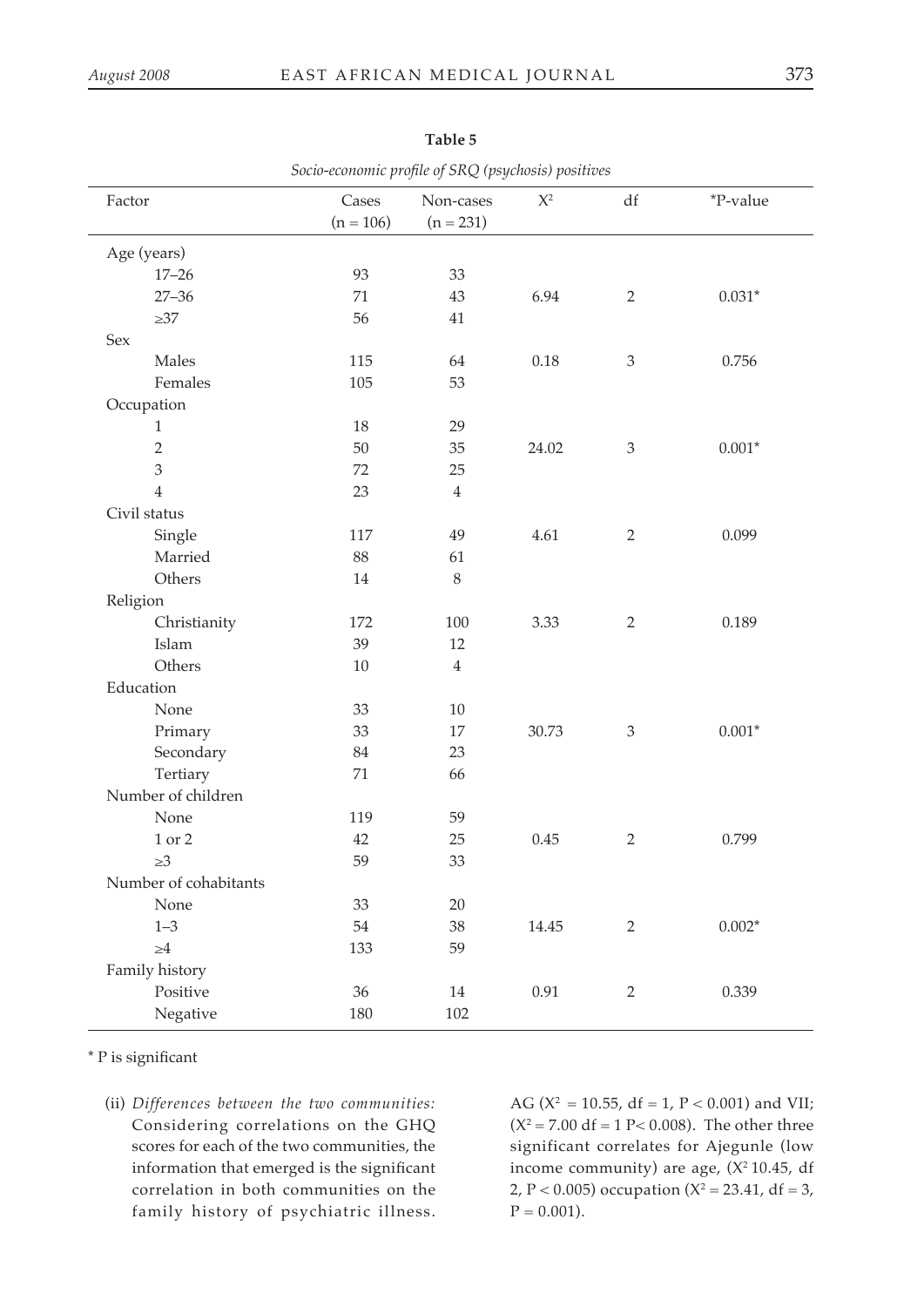|                       |          |                | Demographic correlations |                       |                |          |  |  |
|-----------------------|----------|----------------|--------------------------|-----------------------|----------------|----------|--|--|
| GHQ-12                | Ajegunle |                |                          | Victoria Island/Ikoyi |                |          |  |  |
|                       |          | $(n = 189)$    |                          |                       | $(n = 148)$    |          |  |  |
|                       | $X^2$    | df             | $P^+$                    | $X^2$                 | df             | P-value  |  |  |
| Age                   | 10.45    | $\overline{2}$ | $0.005*$                 | 0.10                  | $\overline{2}$ | 0.948    |  |  |
| Sex                   | 0.29     | $\mathbf{1}$   | 0.592                    | 0.10                  | 1              | 0.940    |  |  |
| Occupation            | 16.92    | $\mathfrak{Z}$ | $0.001*$                 | 6.31                  | $\mathfrak{Z}$ | 0.097    |  |  |
| Civil status          | 2.79     | $\overline{2}$ | 0.247                    | 3.30                  | $\overline{2}$ | 0.192    |  |  |
| Religion              | 3.24     | $\overline{2}$ | 0.198                    | 1.89                  | $\overline{2}$ | 0.388    |  |  |
| Education             | 23.41    | $\mathfrak{Z}$ | $0.001*$                 | 5.77                  | $\mathfrak{Z}$ | 0.123    |  |  |
| Number of children    | 2.34     | $\mathbf{2}$   | 0.311                    | 1.08                  | $\sqrt{2}$     | 0.583    |  |  |
| Number of cohabitants | 1.91     | $\overline{2}$ | 0.385                    | 2.74                  | $\overline{2}$ | 0.254    |  |  |
| Family history        | 10.55    | $\mathbf{1}$   | $0.001*$                 | 7.00                  | 1              | 0.008    |  |  |
| SRQ                   |          |                |                          |                       |                |          |  |  |
| Age                   | 5.58     | $\overline{2}$ | 0.061                    | 1.54                  | $\overline{2}$ | 0.464    |  |  |
| Sex                   | 0.55     | $\mathbf{1}$   | 0.458                    | 0.50                  | $\mathbf{1}$   | 0.481    |  |  |
| Occupation            | 8.01     | $\mathfrak{Z}$ | $0.045*$                 | 6.14                  | 3              | 0.105    |  |  |
| Civil status          | 5.57     | $\overline{2}$ | 0.061                    | 4.83                  | $\overline{2}$ | $0.089*$ |  |  |
| Religion              | 5.95     | $\overline{2}$ | 0.139                    | 7.91                  | $\overline{2}$ | $0.019*$ |  |  |
| Education             | 11.91    | $\mathfrak{Z}$ | 0.007                    | 2.94                  | $\mathfrak{Z}$ | 0.401    |  |  |
| Number of children    | 1.05     | 2              | 0.591                    | 1.28                  | $\overline{2}$ | 0.527    |  |  |
| Number of cohabitants | 0.68     | $\overline{2}$ | 0.710                    | 0.76                  | $\overline{2}$ | 0.683    |  |  |
| Family history        | 7.66     | $\mathbf{1}$   | $0.005*$                 | 16.89                 | $\mathbf{1}$   | $0.001*$ |  |  |

**Table 6**

Similarly on SRQ-20 (non-psychosis) Table 6, the significant correlations were obtained on family history for both communities. Furthermore for Victoria Island, specifically, civil status and religion were significant correlates while for Ajegunle, occupation, education, were also significant. The SRQ-(psychosis) (not in Table 5) significantly differentiates cases from non-cases in Ajegunle only, on age;  $X^2 = 13.02$ ; df = 2; P < 0.001. No significant correlates were elicited for VII. Summing up therefore;

- (a) There were higher morbidity scores on the SRQ on both (non-psychosis) and (psychosis) components of the SRQ than on the GHQ–12.
- (b) Also there were more significant correlates on the SRQ than on the GHQ-12.
- (c) Family history significantly differentiates between cases and non-cases on all the measures of morbidity employed supporting the probability of hereditary anlage in psychopathology.

#### **DISCUSSION**

The relationship between socio-economic status and mental health is complex in that it forms the matrix of the inter-phase of social, cultural and political processes in any community. It follows therefore that any researcher would be confronted with the onerous task of sifting out several variables and determining their weightings in the genesis of mental pathology. The problem is particularly compounded by the often unsuccessful exercise of unraveling whether the conventional macroindicators of socio-economic status are causes or effects of mental ill-health.

Notwithstanding these reservations, we believe that the link probable aetiologic, between socioeconomic structure and gross measure of psychiatric morbidity is corroborated in this study. And we adopt the customary approach to explaining the observed differences in psychiatric morbidity between the two economically disparate communities by considering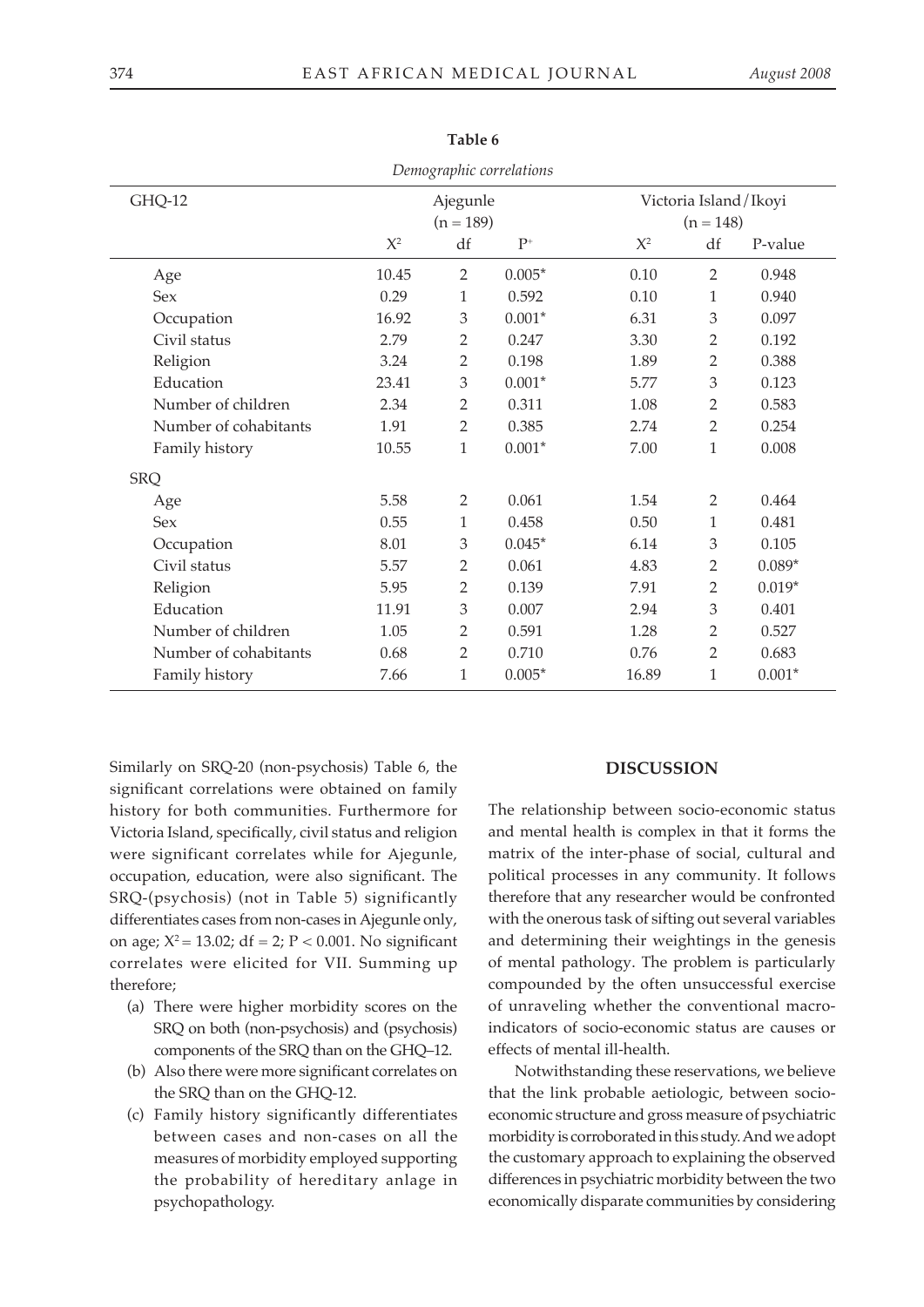the three well known mechanisms; namely the social drift hypothesis, breeder (social stress) hypothesis and the neuro-developmental theory.

First, the 'social drift' hypothesis which explains the low economic status of urban dwellers in terms of social and cognitive degeneracy and consequent decline of personal capabilities essential for personal success is certainly not elicitable in the context of our modest screening measurements and the lack of baseline data on pre-illness mental status. Furthermore, we did not have reliable information on the social class distribution of parents of the respondents hence degeneracy could not be elicited.

The breeder(social stress) hypothesis implicates adverse social and economic conditions in the genesis of psychiatric morbidity, and is supported by our findings in that the relevant data fit in with the well-known differences in the socio-economic parameters between the two communities.

Ajegunle (low status) epitomises the under privileged urban decaying community with a high rate of poverty, overcrowding, low literacy and over representation at the lower occupational classes three and four.

The other dimension is that the finding of the observed differences in psychiatric morbidity might reflect lesser utilisation of psychiatric services is not supported in this study that was a community survey rather than institution-based enquiry.

Related to the social stress theory is the probable contribution of neuro developmental pathologies to the observed differences in psychiatric morbidity between the two communities and the best studied of these pathologies are the obstetric complications (OCs) such as pre-eclampsia, antenatal haemorrhages, which in controlled studies have been implicated in the pathogenesis of mental disorder (14). Also, obstetric difficulties contribute to the aetiology of mild learning disability, which have been shown to be precursors of behavioural deviances by 21 years of age (15). Furthermore, it is common knowledge that under-nutrition, poor education, several types of infectious – mostly parasitic are prevalent in the socio-economically under-privileged communities majority of which are in the developing countries.

Though, we did not specifically examine association of obstetric complications, infections, and poor education and under nutrition with socioeconomic status, however we believe that these factors might account for the disparity in psychiatric morbidity between the two communities studied.

It is interesting to note that a school of thought not unrelated to the 'breeder' hypothesis indicts attitudinal variables such as beliefs, customs, perception of problems and personal coping resources as constituting the origin of psychiatric morbidity among the low – income groups and to ascertain the relevant links would entail careful and extensive correlations of validated measures of attitude-coping complexes but such studies are to date yet to be systematically undertaken, however it is expedient to take cognisance of coping styles and adaptive capacity as a primary preventative strategy in providing services targeted to high-risk low-income populations.

In general, it would appear that different hypotheses apply predominantly to different psychopathology. For example the 'drift' hypothesis is considered valid for the risk of schizophrenia and the breeder hypothesis supports the genesis of moderate depression among the low class in urban areas.

The other issue of note is the rural-urban dichotomy which was felt to be an important factor in differential health status. Half of urban population in the developing countries live at the level of extreme poverty and equally disturbing is the recent enormous increases in urban dwellers in Africa, Asia and Latin America without accompanying increase in prosperity, but it has been realised that neither rural nor urban domicile is a reliable predictor of mental disorder and that poverty and unemployment status are the prime factors. For example though low-income is more common in rural areas, poor city dwellers (such as Ajegunle residents in this study) suffer more from some complications of poverty than rural dwellers.

However it should be stated for the sake of planning of services, that prosperity does not necessarily translate to satisfactory mental health in that peculiar local social forces are equally important as demonstrated by epidemiological studies on Western Europe and United States of America which revealed significant increase in the rates of psychosocial disorders interalia conduct disorder, substance misuse, depression, suicide and eating disorders among youths during the period (1950-1973) of social and economic upsurge (37).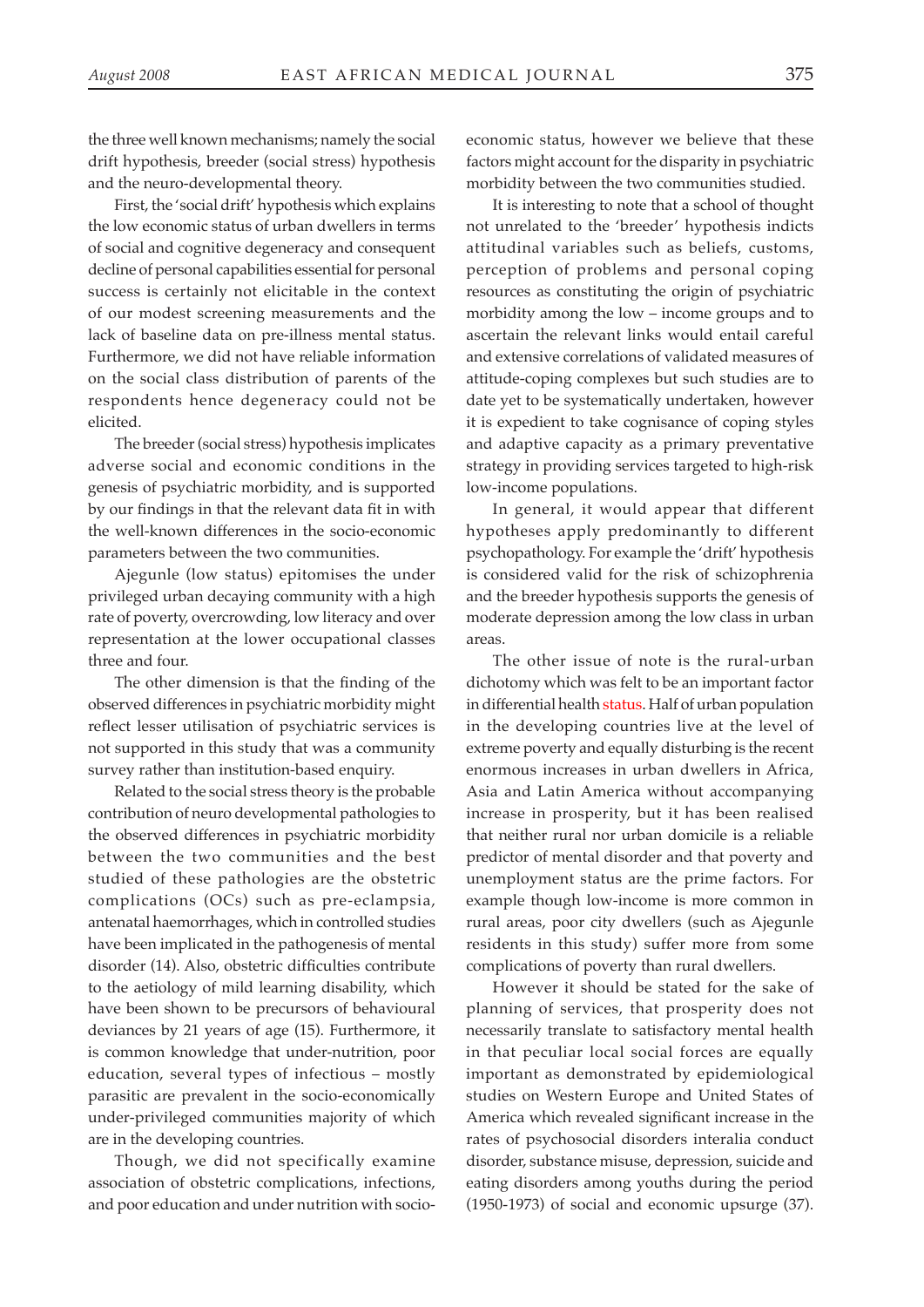Another dimension receiving increasing attention in recent period is the observation that economic prosperity does not get to different communities equally and significant inequalities have been noted internationally in the developing countries as in the case of Brazil, where the top twenty per cent earned 26 times more than what the bottom twenty per cent earn (16). Though there are no accurate figures for Nigeria, empirical observations indicate rich-poor differences comparable to what obtains in several other developing countries. Income inequality, is a poorly understood demographic variable, but available evidence indicate a linear relationship with mortality self-rated health (17,18) but with probable mediation by psychosocial stresses.

The finding of greater number of significant demographic correlates - three on SR4-20 responses compared with only one GHQ responses for Victoria Island/Ikoyi (Table 6) seems to indicate greater accuracy of the SRQ in case detection a finding which supports the axiom that the type of instrument could be a determinant of the level of morbidity.

Correlates on the SRQ - (psychosis) are difficult to interpret partly because the four questions of this component of SRQ (for example): Do you feel that somebody has been trying to harm you in some ways? Descriptively have weak discriminatory power on health - illness continuum in that they approximate in content with patterns of culturally acceptable thinking resulting in high rate of false positives!

## **CONCLUSION**

It is evident that the measures and policies that would potentially minimise the urban socio-economic inequalities as elicited in this study should be directed at the political system and social policy.

First, the economy of Nigeria, as of that of several other sub-Saharan countries are to a large extent dictated by the international economic equation dominated by the over- riding economies of the industrialised nations. For instance, global economic recession in the last two decades had reduced growth rate of industrialised nations with resultant pegging of their aid to the low-income developing countries, Nigeria inclusive.

The other problem is that the cheap industrial labour of the developing countries is becoming less relevant to the superior and stable economies of the industrialised countries and furthermore the fact that the weak export -orientation of the developing countries had contributed to economic stagnation; the resultant effect being over-dependence on World market which could not very often be relied on considering the exigency of economic survival and the need for growth of the developed countries. More lamentable is the factor of political instability based predominantly or inter-communal strife, selfcentred political ambition and a basic inability to fashion out an appropriate political system adapted to the needs of individual nations.

To buttress this point, successful economic reforms, buoyant export economy, political stability, expanding educational wherewithal have led to phenomenal upsurge in the economies of some South East Asian countries - (e.g. Taiwan) including coastal China, leading to increased quality and availability of education and improved mental health care system (19). The same experience had been documented for Mexico and Argentina (20).

As a recipe for desired changes we would like to emphasis that the onus for a responsive social welfare policy in the developing countries in general would rest on the citizens who should mobilise crusade through constructive advocacy for reduction in poverty as borne out by the American experience expressed in Michael Harrington's. *"The Other America"*

Finally, it should be illuminating to note whether levels of mental health care could be influenced by different socio-economic statuses. And this dimension and related ones would be our future targets of enquiry.

# **Acknowledgements**

We are immensely grateful to; Mr. Akin Dawodu of the National Census Board, Lagos for access to key demographic data on the Local Government areas studied, Dr Brian Lockner of the Social Science Research unit. Ikoyi, Lagos for his critique of the paper and Ms Bola Peters for secretarial services.

#### **REFERENCES**

1. Adler, N.E., Boyce, T., Chesney, M.A., Cohen, S., *et al*. Socio-economic status ad health: The challenge of the gradient. *Amer. Psychol*. 1994; **49:** 15-24.